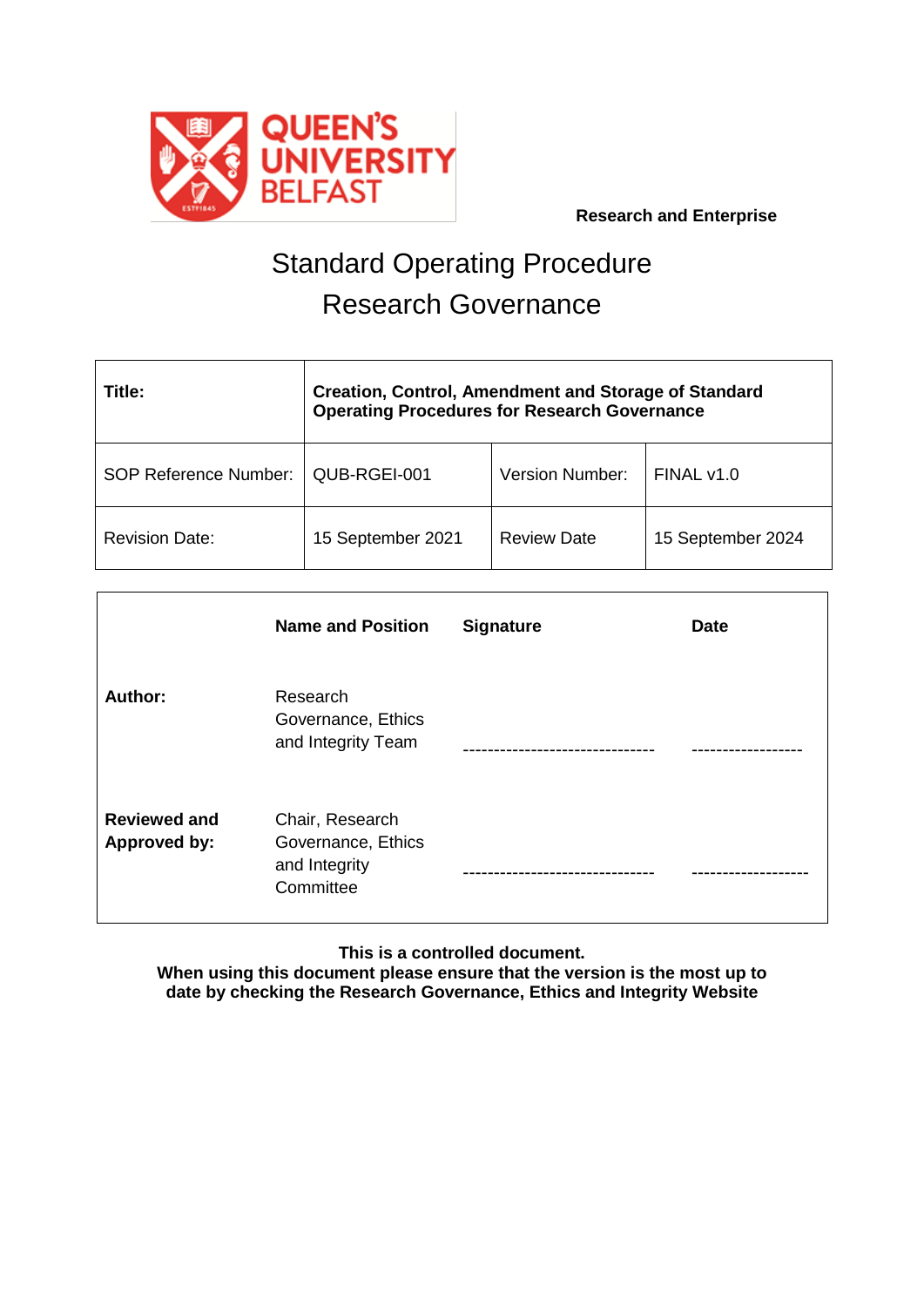## Revision Log

| Previous<br>Version<br>number | Date of<br>Review/Modification | Reason for<br>Review/Modification | <b>New Version Number</b> |
|-------------------------------|--------------------------------|-----------------------------------|---------------------------|
|                               |                                |                                   |                           |
|                               |                                |                                   |                           |
|                               |                                |                                   |                           |
|                               |                                |                                   |                           |
|                               |                                |                                   |                           |
|                               |                                |                                   |                           |
|                               |                                |                                   |                           |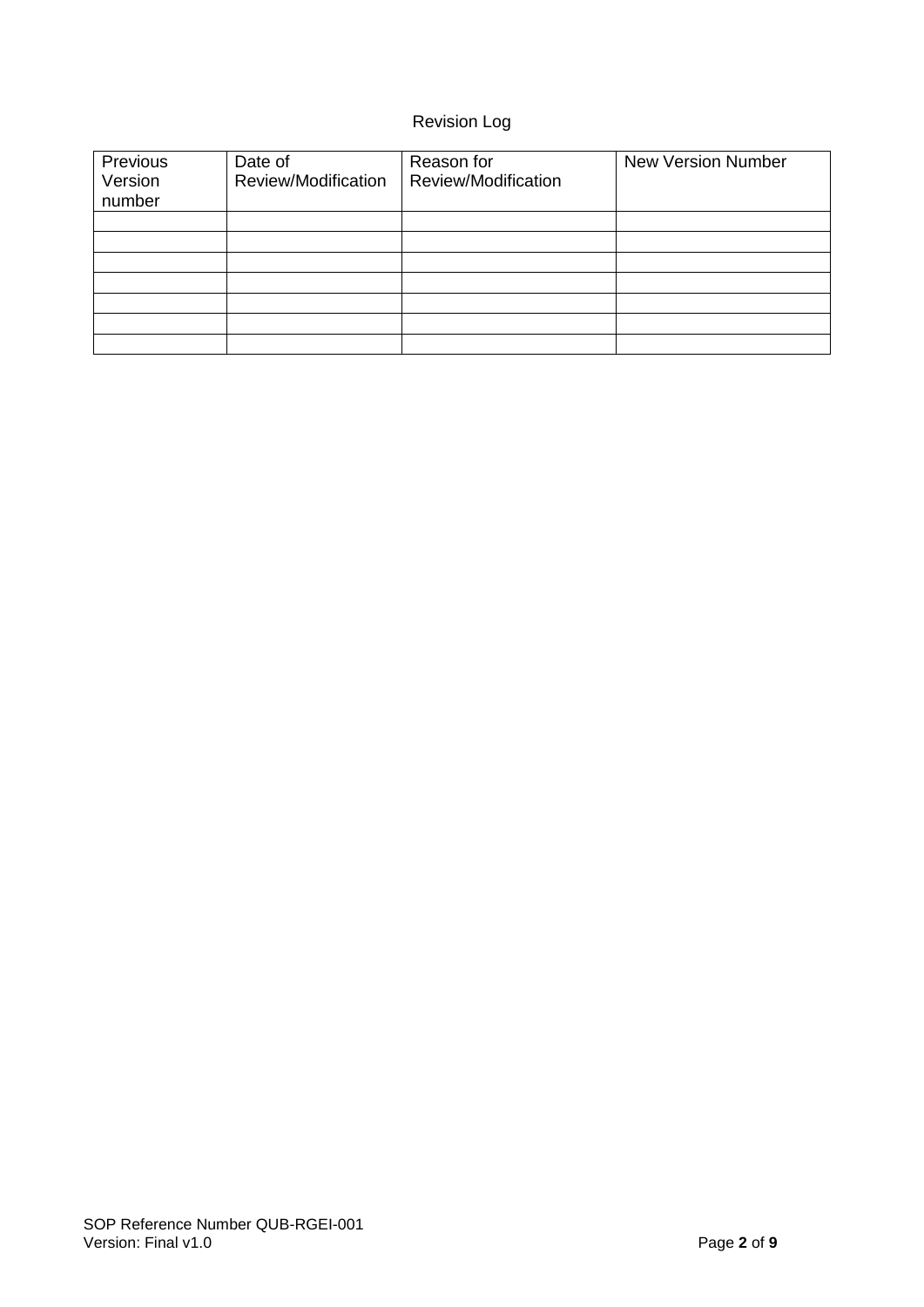## **1. Purpose**

This Standard Operating Procedure describes the process for writing, approval, distribution, implementation, review and storage of Standard Operating Procedures, used for the governance of research within Queen's University Belfast.

## **2. Scope**

This SOP applies to all members of University staff; both academic and support staff as defined by Statute 1 and including honorary staff and students who are conducting research within or on behalf of the University.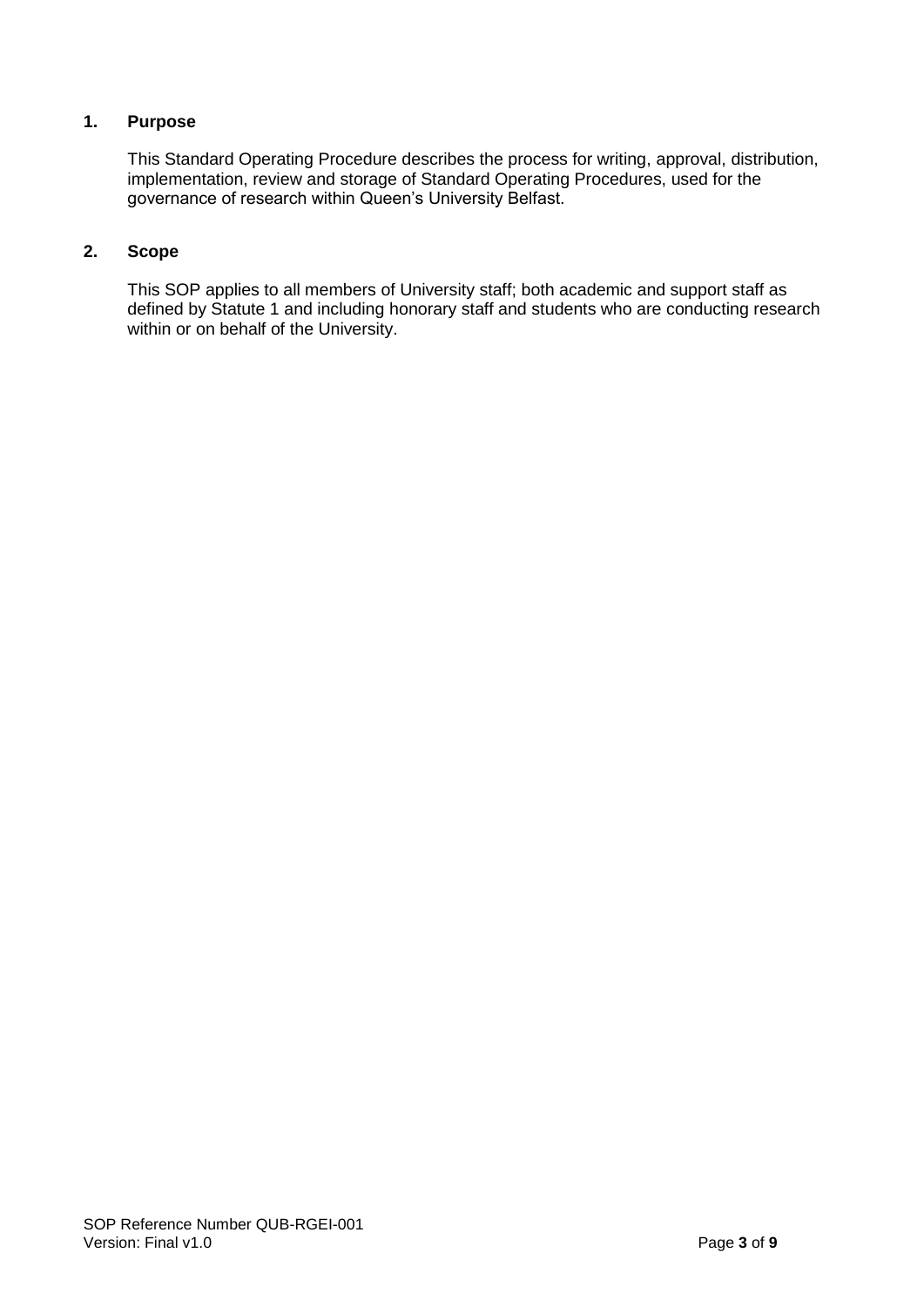## **3. Procedure**

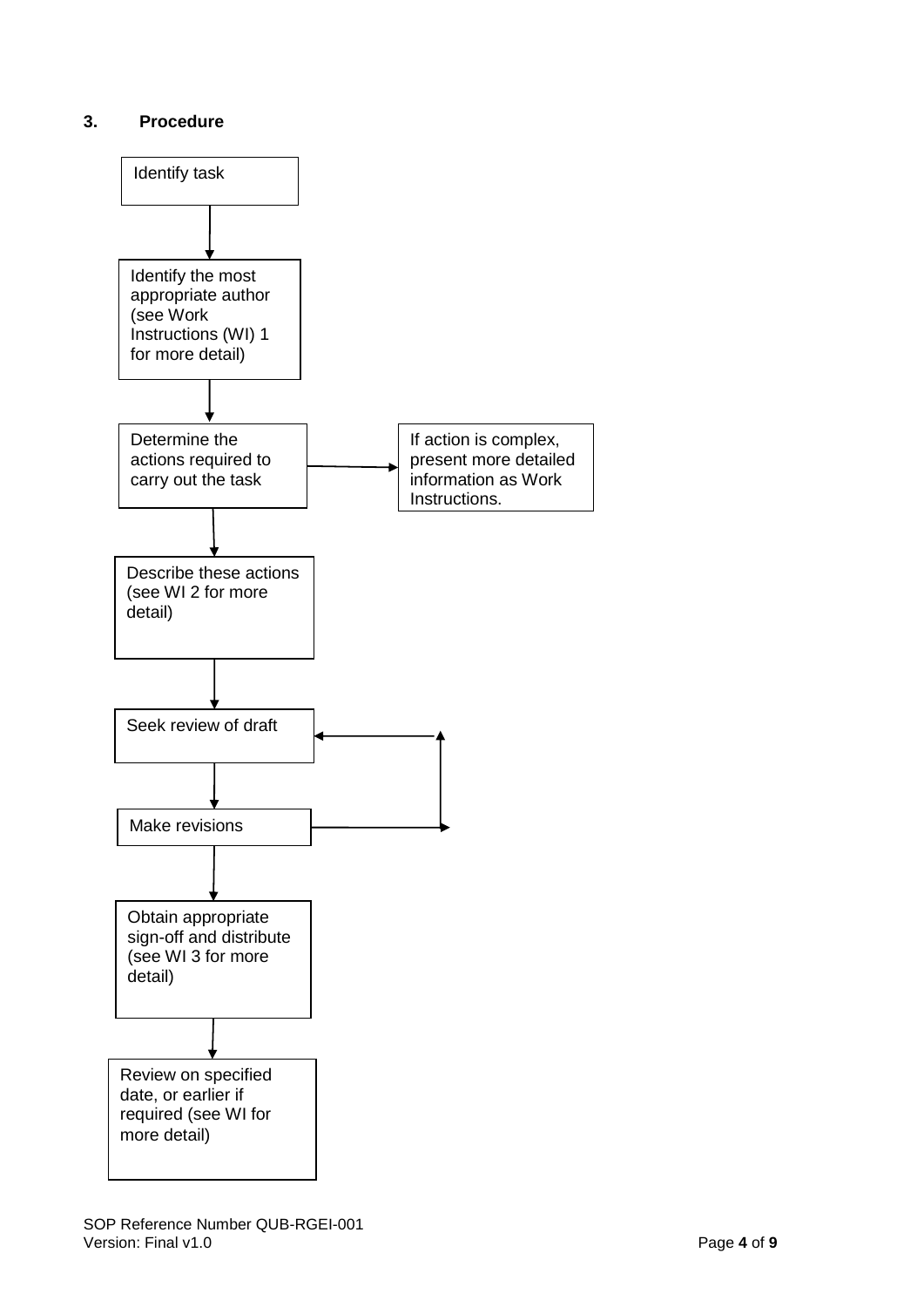## **4. References**

International Conference on Harmonisation (ICH) Harmonisation Tripartite Guideline: Guideline for Good Clinical Practice EB (R1): <http://www.ich.org/products/guidelines.html> (last accessed September 2021).

## **5. Appendices**

Work Instructions 1 – Authorship Work Instructions 2 – Layout and Referencing Work Instructions 3 – Signoff and Distribution Work Instructions 4 – Review and Archiving

Appendix 1: Standard Operating Procedure – Template.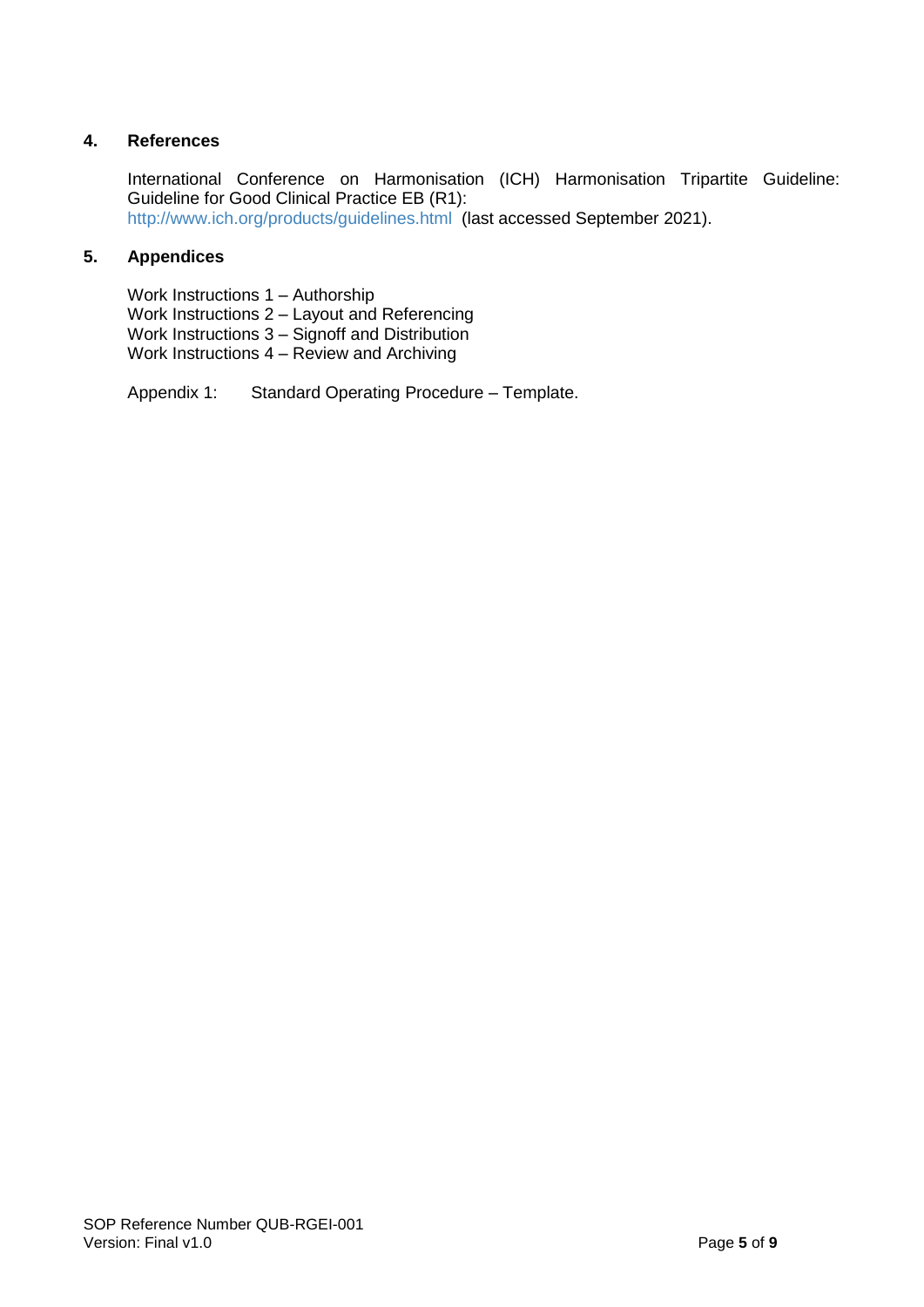## **Work Instructions 1 – Authorship**

- 1. SOPs should be in place for all research governance arrangements within the University and for all studies where the University is acting as a Sponsor. Where a study is co-sponsored, the study specific sponsorship framework will identify which institution is responsible for particular components of the study. The SOPs of the responsible Institution will apply.
- 2. It is recommended that each SOP is written by the most appropriately qualified person to do so. For study specific SOPs this can be delegated by the CI. However, the CI remains responsible for ensuring that SOPs are written, implemented and maintained; ensuring that this involves all relevant members of the study team including other research sites as appropriate.
- 3. Study specific SOPs will be written in accordance with the Sponsor's requirements, on the instruction of the CI for the study. It is recommended that the numbering system for study specific SOPs is the Research Governance/Management number of the lead sponsoring organisation.
- 4. Abbreviations should be written in full on first use, followed by the abbreviation in brackets.
- 5. Draft research governance SOPs should be circulated to relevant personnel for comment to ensure that the SOP conforms to UK regulatory and statutory standards and University Regulations. All comments and discussions received during consultation should be documented and retained.

#### **Work Instructions 2 – Layout, and Referencing**

- 1. Each SOP will be identified with an SOP number and numbered sequentially from 1. Associated forms relevant to the SOP will be located in consecutively numbered appendices. Each appendix should be individually paginated.
- 2. The format of each SOP should be identical and follow the template laid out in this document and in Appendix 1. The SOP should have:
- a. A title page, formatted according to this example recording the SOP reference number, version number, last revision date, review date, the author's name and position, who reviewed the SOP and who approved it. All of which must be dated. "This is a controlled document. When using this document please ensure that the version is the most up to date by checking Queen's Research Governance, Ethics and Integrity website " should appear on the title page.
- 3. The SOP reference number and version number should appear as a footer on each page.
- 4. The page number, in the format of 'Page 1 of 2' on each page, preferably in the bottom right corner of each page.
- 5. Prepared as a word document with text no smaller than Arial 11, on a standard A4 page.
- 6. Following the title page each document must contain a revision log. This should include the previous SOP version number, modification reason, details of modification, date of modification, signature and date of author (if possible) and the new SOP version number.
- 7. The SOP should be set out in numbered sections. Sections should include, but are not limited to:
	- Purpose describing what the SOP is intended to do;
	- Scope describing who it applies to;
	- Responsibilities identifying specific people (where necessary);
	- Procedure outlining instructions and indicating Working Instructions as appropriate;
	- References detailing sources used to prepare the SOP and any legal framework and/or guidance documents;
	- Appendices Appendices should be numbered consecutively, i.e. QUB-RGEI-001 Appendix 1, QUB-RGEI-001 Appendix 2, The location of any appendix referenced in an SOP, should be quoted in full.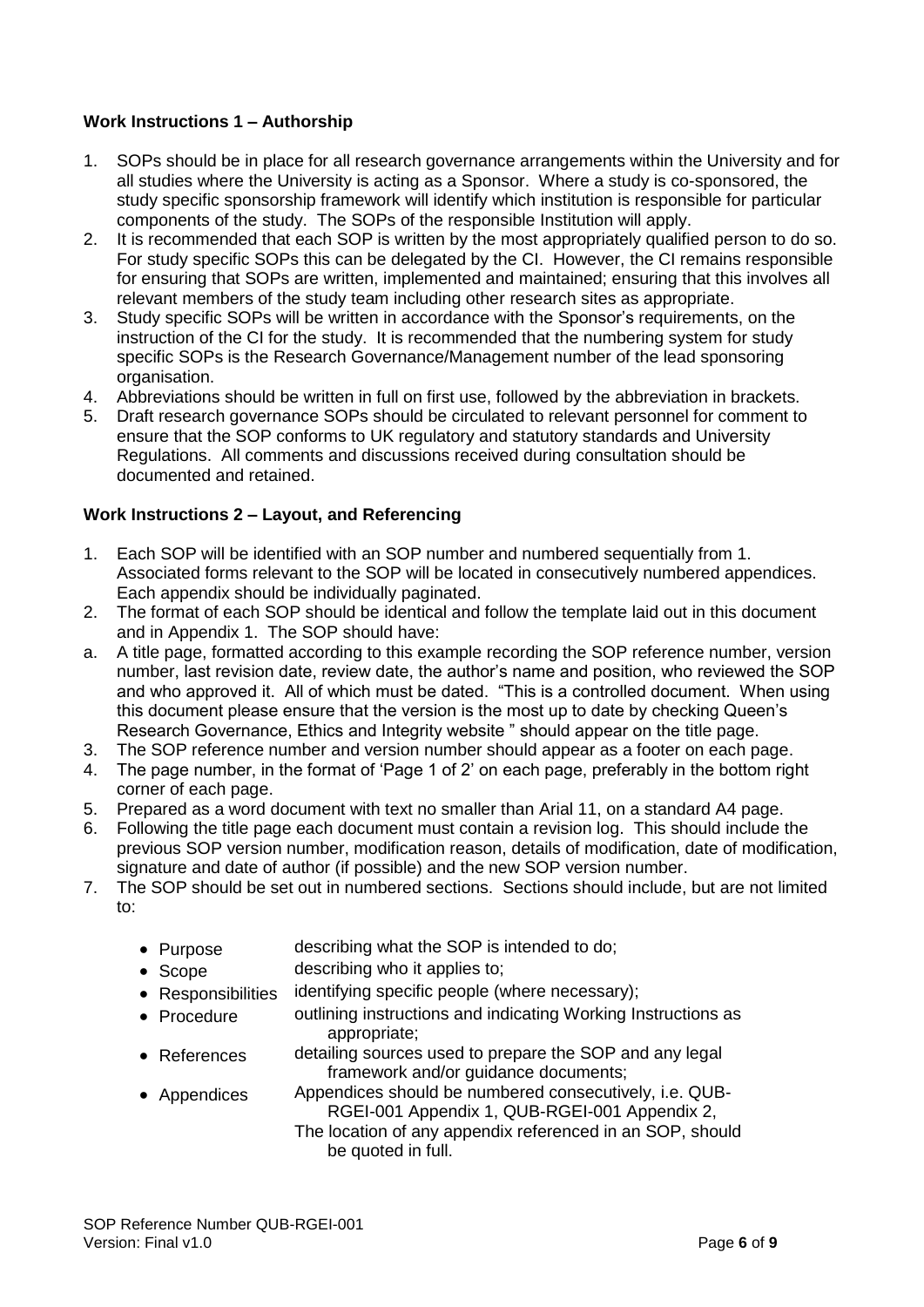8. Each template SOP will be assigned a unique, sequential number.

#### **Work Instruction 3 – Sign off and Distribution**

#### **Authorising SOPs**

- 1. Before SOPs, prepared by the Research Governance Department, can be implemented, review and authorisation is required by the relevant University Committee, following the appropriate consultation / review.
- 2. For study specific SOPs these are authorised by the CI, or the person with delegated responsibility.

#### **Distribution of SOPs**

- 1. All University wide SOPs will be added to the Research Governance, Ethics and Integrity website, once authorised. It is the responsibility of all members of the University to check the website regularly to ascertain if these SOPs have been added or amended. Researchers will be informed of the SOPs when they are given management permission to commence the study.
- 2. Study specific SOPs should be maintained on the study research file.

#### **Version Control**

- 1. University wide SOPs will be "draft" until they have been authorised by the appropriate individual. The table on the front cover documents the SOPs version history and this is to be amended with each change to the SOP. Once finalised, the document will be called "final" version, with version number e.g. 1.0. Updates to the SOP will result in an increase in version number.
- 2. Final 'master' copies will be accessible through the Research Governance, Ethics and Integrity website. Any printed versions will be classed as uncontrolled documents and readers will be referred to Queen's Research Governance, Ethics and Integrity website for up-to-date versions.

#### **Work Instruction 4 – Review and Archiving**

#### **SOP review**

- 1. Once a final SOP has been issued, it must not be informally altered. Any amendments required must be formally approved and a new version of the SOP issued.
- 2. All SOPs will have a review date. SOPs also need to be reviewed on an *ad hoc* basis as a result of amendments to legislation, process or organisational change.
- 3. Each SOP should bear a list of its revision dates. If no changes have been made at the review, the entry should indicate "reviewed, not changed" followed by the date of review.
- 4. Obsolete SOPs will be withdrawn from circulation.

#### **Storage and Archiving**

- 1. The master hard copy of signed SOPs will be stored under Controlled Access in the Research Governance Office. Master electronic files are maintained in the Research Governance Department folder of the shared Research and Enterprise drive.
- 2. When an SOP has been superseded, it shall be removed from the master file, marked "SUPERSEDED" and retained in an archive file. Similarly the electronic version shall be moved into an archive folder. Superseded SOPs will be retained in accordance with the Records Management policy.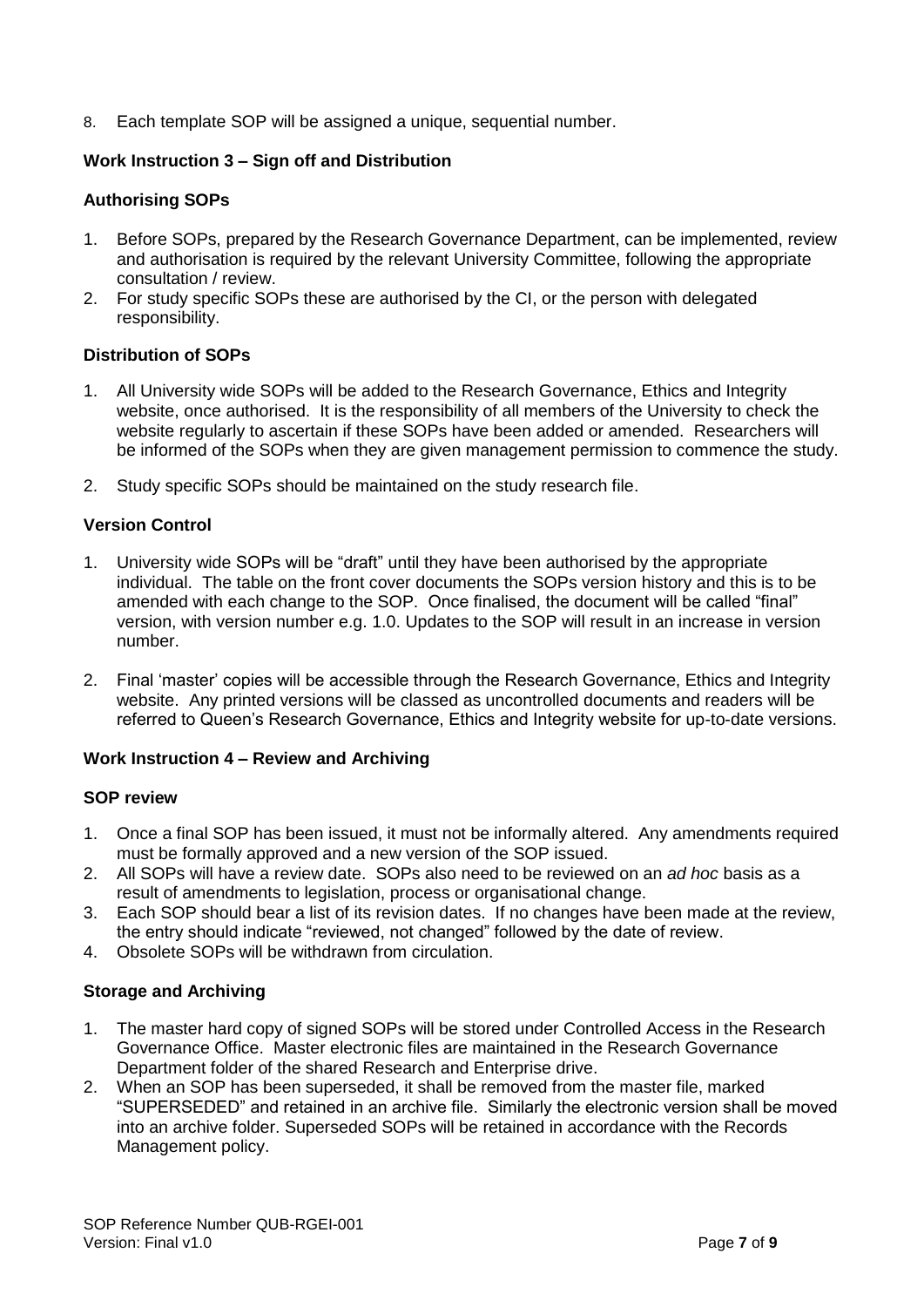

## Template - Standard Operating Procedure

| Title:                       |                          |                    |               |
|------------------------------|--------------------------|--------------------|---------------|
| <b>SOP Reference Number:</b> | Example:<br>QUB-RGEI-001 | Version Number:    | Draft/Final v |
| <b>Revision Date</b>         |                          | <b>Review Date</b> |               |

|                              | <b>Name and Position</b> | <b>Signature</b> | <b>Date</b> |
|------------------------------|--------------------------|------------------|-------------|
| Author:                      |                          |                  |             |
| Reviewed and<br>Approved by: |                          |                  |             |

**This is a controlled document.**

**When using this document please ensure that the version is the most up to date by checking the Research Governance, Ethics and Integrity Website**